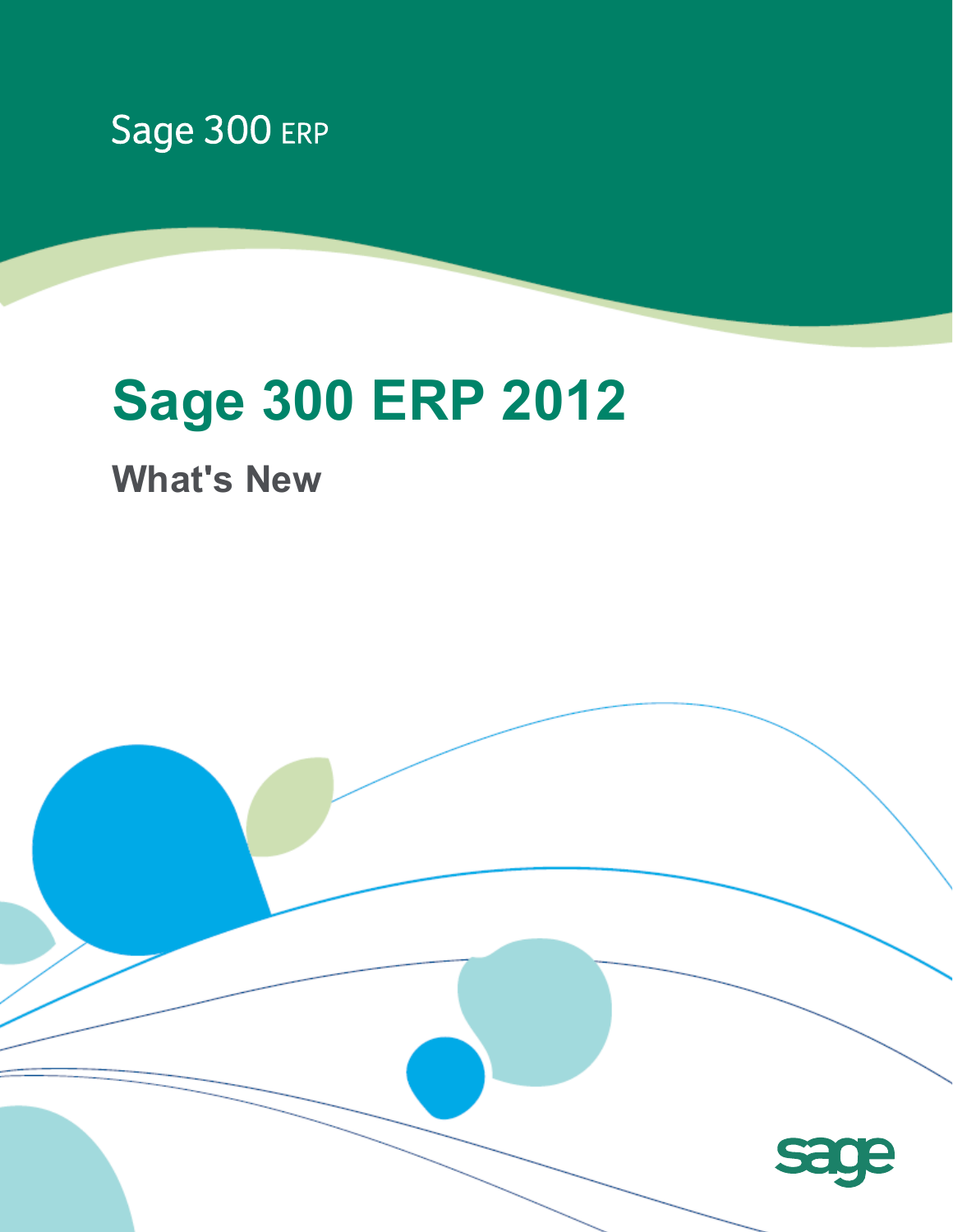© 2012 Sage Software, Inc. All rights reserved. Sage, the Sage logos, and the Sage Software product and service names mentioned herein are registered trademarks or trademarks of Sage Software, Inc., or its affiliated entities. All other trademarks are the property of their respective owners.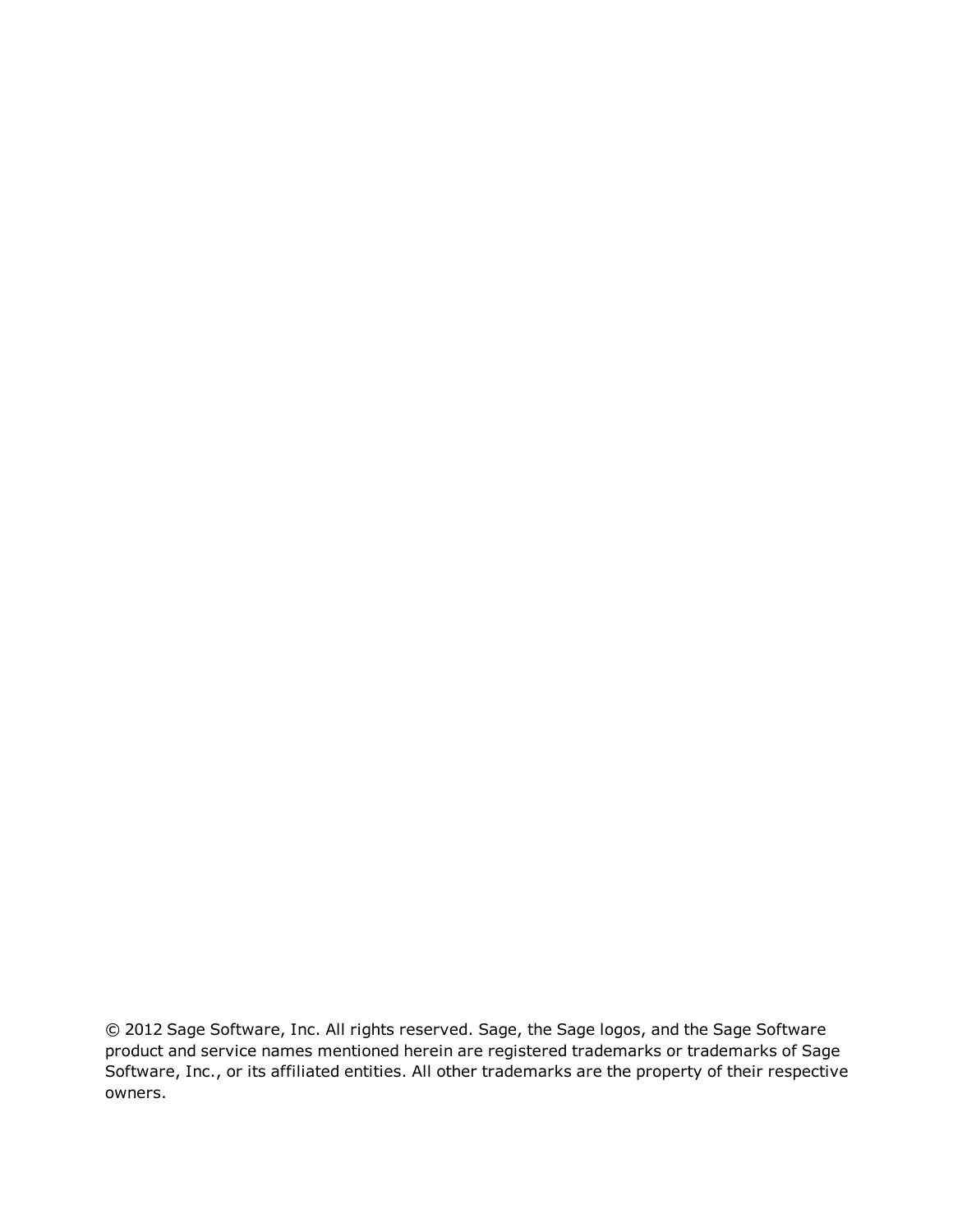# **What's New in Sage 300 ERP 2012**

Sage 300 ERP 2012 includes new features and improvements that simplify transaction processing and make it easier than ever to look up information and create reports from information in your ERP system, including:

- <sup>l</sup> **Fast, flexible credit card processing.** If you use Payment Processing, you can now capture pre-authorized payments during shipment entry or invoice entry, and you can capture and invoice multiple pre-authorized payments in a single batch.
- **Enhanced order entry.** Improvements to Order Entry help you quickly and easily copy orders, create purchase orders, and view key information about each order at a glance.
- <sup>l</sup> **Simple, powerful reporting features for Inventory Control, Order Entry, and Purchase Orders.** Use new data domains for I/C, O/E, and P/O to look up information and create custom reports in Sage 300 ERP Inquiry.

This article contains a summary of the new features and changes in Sage 300 ERP.

#### **Changes to Sage Product Names**

The names of many Sage products changed in 2012. For a list of product name changes, and for general information about how the changes affect the Sage products you use, visit [na.sage.com/sage-na/company/brand](http://na.sage.com/sage-na/company/brand).

**Note:** If you are integrating Sage 300 ERP 2012 with a pre-2012 version of a Sage Fixed Assets product, the name you select on the **Product** list on the Fixed Assets Options screen may have changed. For more information, see the "Sage Fixed Assets Integration with Sage 300 ERP" section in the *Sage 300 ERP 2012 Release Notes*.

#### **User Interface Enhancements**

Sage 300 ERP 2012 tables now feature alternate row shading (or "color banding") to help you quickly scan table rows for information.

#### **Sage Advisor Update and Product Enhancement Program**

Sage 300 ERP 2012 includes two new features designed to improve your experience as you use and update Sage products: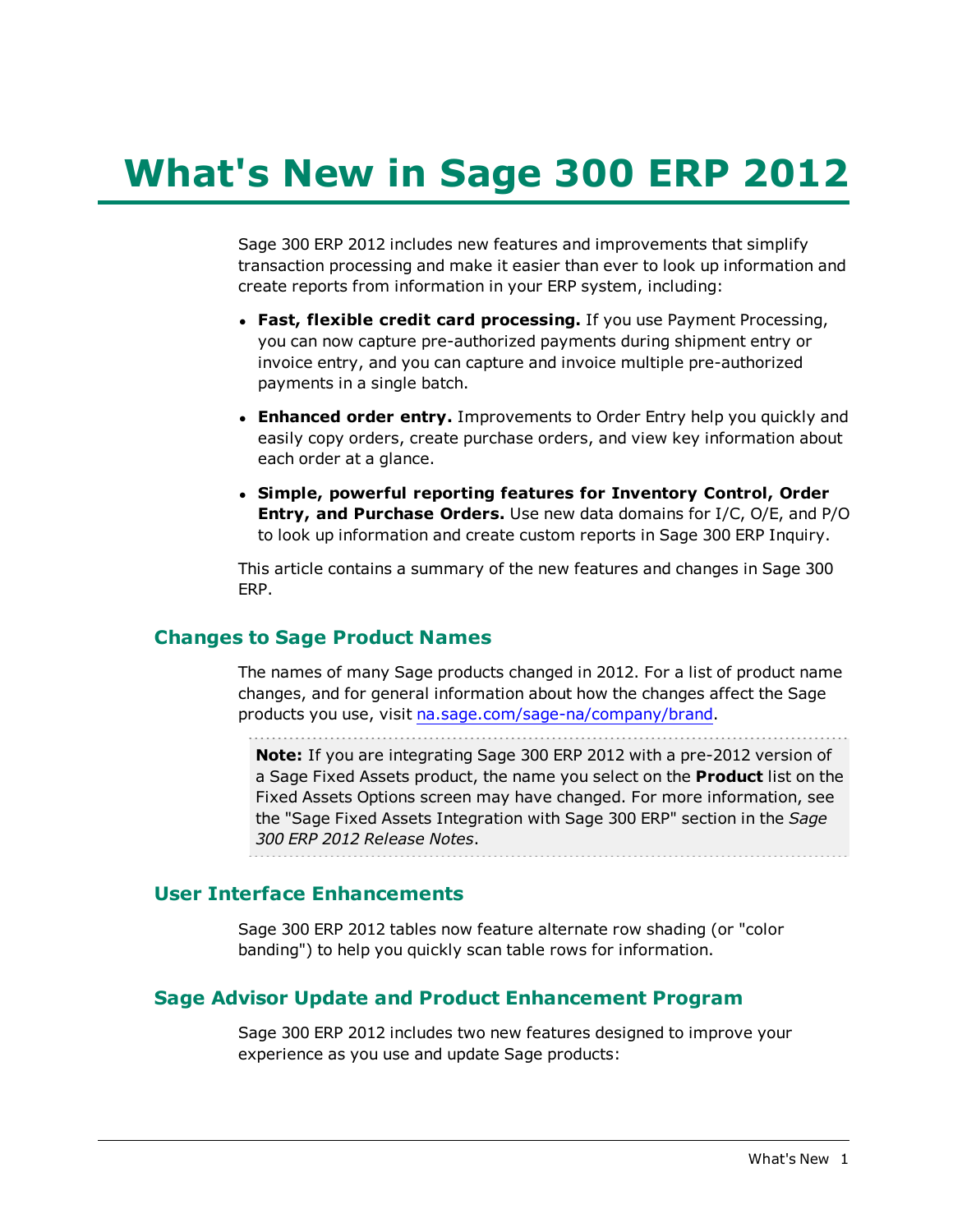<sup>l</sup> **New Sage Advisor Update console.** Sage 300 ERP 2012 includes Sage Advisor Update, a new console that notifies you when updates are available for the Sage products you use. You can use this console to set notification options, review information about available updates, download updates, and monitor the status of your Sage Business Care account.

After you install Sage 300 ERP 2012, a Sage Advisor Update icon appears in your taskbar tray. You can click this icon at any time to view the Sage Advisor Update console.

**Note:** Installing updates can affect customizations or integrated products. If you have questions about how installing an available update may affect your software, contact your Sage business partner.

<sup>l</sup> **New Sage Advisor Product Enhancement Program.** Sage 300 ERP 2012 also includes the Sage Advisor Product Enhancement Program (PEP). Designed to help us better meet the needs of our customers, PEP gathers information about how customers use Sage 300 ERP. We use this information to develop new features and improvements.

PEP collects information anonymously, and does not collect any private data from your databases. The information is sent to Sage over a secure connection, and is used for internal purposes only.

To learn more about how information is collected and used, see the Sage Privacy Policy, available at [na.sage.com/Sage-NA/privacy-policy](http://na.sage.com/Sage-NA/privacy-policy).

If you do not want Sage to collect information about your system, you can opt out of PEP from the System Information screen.

#### **Changes and New Features in the Sage 300 ERP Portal**

Version 2012 of the Sage 300 ERP Portal includes the following new features and improvements:

<sup>l</sup> **A new Sage 300 ERP plugin supports browsers other than Internet Explorer.** The portal now supports current versions of Internet Explorer, Firefox, Chrome, and Safari.

If you open the portal using a browser other than Internet Explorer and you do not have Sage 300 ERP installed on your workstation, you must install the Sage 300 ERP plug-in when the browser prompts you to install missing plug-ins.

<sup>l</sup> **New data sources and query templates.**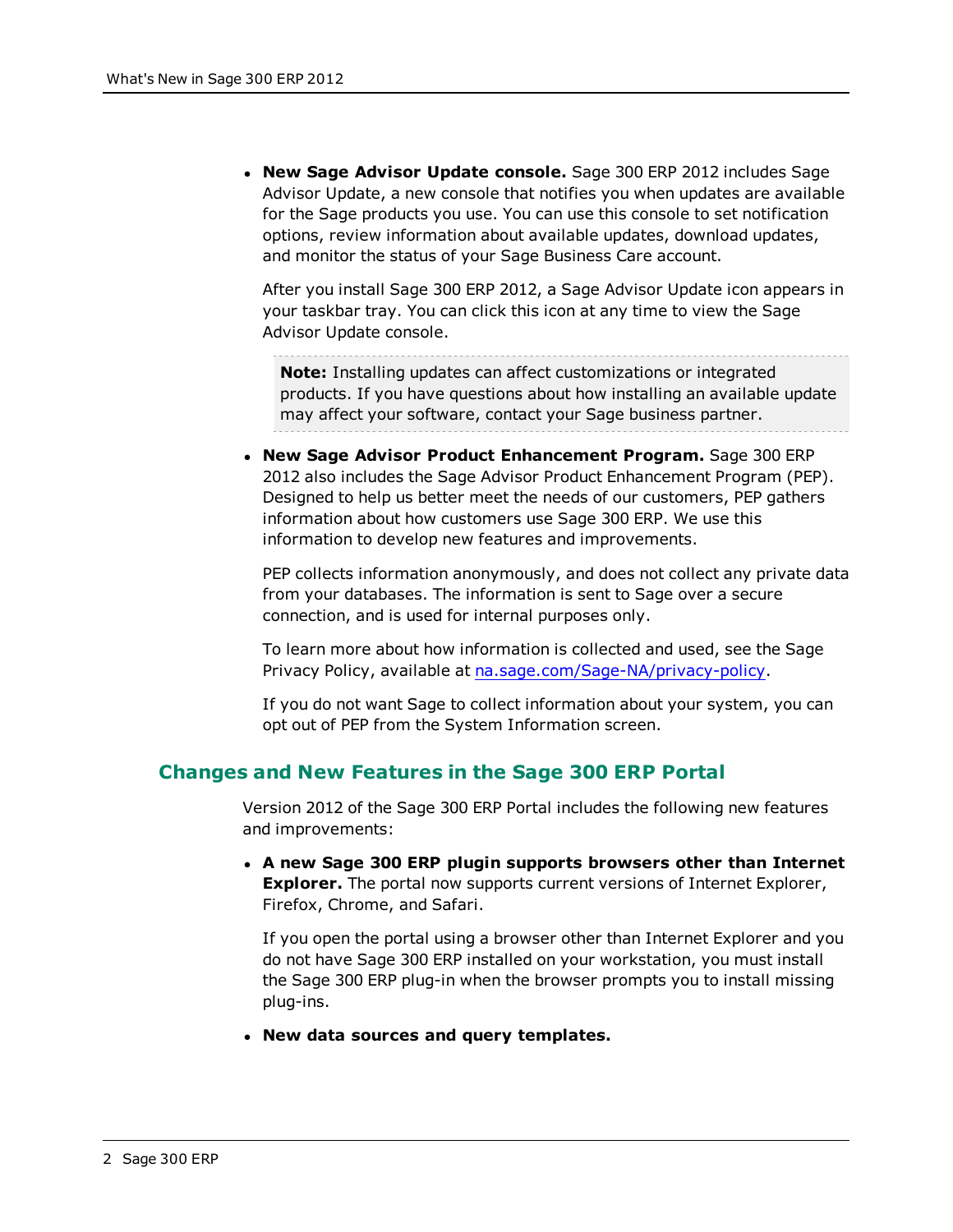- Use the new O/E Transactions data source and two new query templates to quickly and easily retrieve sales history and invoice information from your company database, and to create and save sales reports that meet your own needs.
- Use the new P/O Transactions data source and two new query templates to look up purchase orders and purchase order transaction history, and to create and save purchasing reports.
- Use the new I/C Transactions data source and two new query templates to look up information on inventory items, quantities, costs and transaction history, and to create and save inventory reports.

If you are new to Sage 300 ERP Inquiry, see the topics under "Inquiry" in the Learning Center for more information.

# **Changes and New Features in System Manager**

System Manager 2012 includes the following significant changes:

**Improved LanPak licensing.** You need only one LanPak to open multiple company databases from the Sage 300 ERP Desktop or from the portal.

**Note:** You must open the databases from the same workstation using the same Windows user profile.

<sup>l</sup> **Reports in the Sage 300 ERP Desktop are now printed using the SAP Crystal Reports® runtime engine for .NET Framework 4,** which is installed with Sage 300 ERP.

#### **Note:**

You now require SAP Crystal Reports® for Sage 300 ERP to customize Sage 300 ERP reports and forms.

If you create or customize your own reports, you can take advantage of the following features in the 2011 version of SAP Crystal Reports®:

- Improved report grouping, sorting, and filtering
- A new tamper-proof file format (.RPTR)
- <sup>l</sup> **Improved Finder results when using Microsoft SQL with casesensitive collation.** If you use Microsoft SQL with case-sensitive collation, you can now set up the Finder to show records in search results that do not exactly match the case of text you enter in the Filter field. (In previous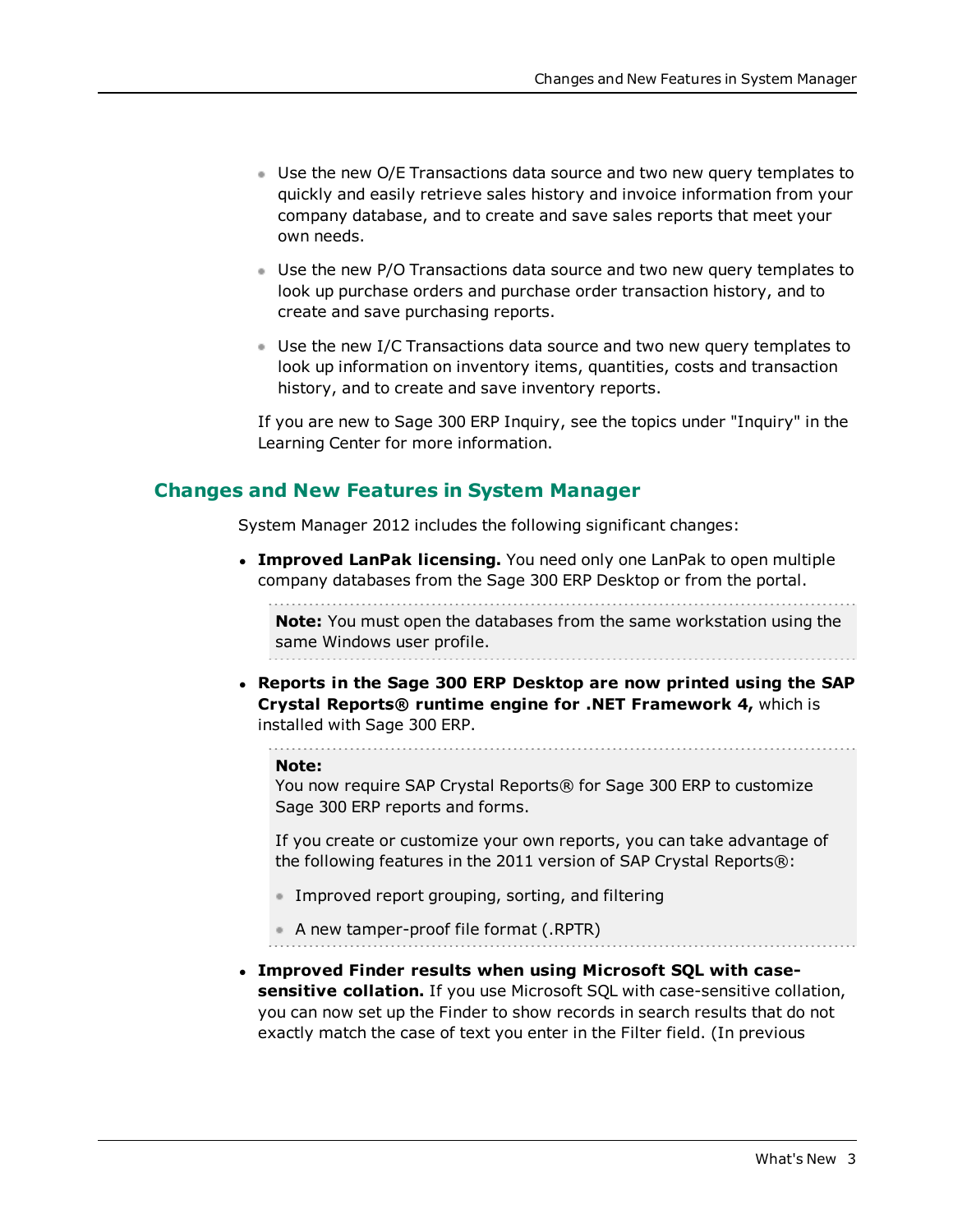versions, records that did not exactly match the case of the text you entered did not appear in results. For example, if you searched for records that contain "client," records that contain "Client" or "CLIENT" did not appear in results.)

To set up the Finder so that search results include all case variations of text you specify:

- a. In the Sage 300 ERP Runtime folder, edit a4w.ini.
- b. Under [A4WSQLS], add "ForceCaseInsensitiveLike=yes".

For more information, see Knowledgebase article 201-1000971.

- <sup>l</sup> **New recommended collation method for Microsoft SQL databases.** The Installation and Administration Guide (in Chapter 3) now recommends using a binary collation method, such as Latin1\_general\_bin, for Microsoft SQL databases.
- <sup>l</sup> **Changes to product activation, including validation of client ID based on activation code.** Sage 300 ERP now validates client ID based on the activation code provided by Sage. If you need to change your client ID, open the License Manager screen, and on the License Information tab, click the **Change** button.

To enter serial numbers and activation codes for all Sage 300 ERP 2012 programs, use the License Manager screen. If you need to enter license information for pre-2012 programs and OEM products, use the License Information screen.

#### **Changes and New Features in Accounts Receivable**

Accounts Receivable 2012 includes the following new features and improvements:

- **Changes to Receipt Entry.** You can now see and edit the Deposit Date on the Receipt Entry screen.
- <sup>l</sup> **A new Print O/E Invoice button** that allows you to print O/E invoices directly from the A/R Document Inquiry screen.
- <sup>l</sup> **A new Same As Customer Address option** on the A/R Credit Card Information screen. If you use Payment Processing, you can select this option when adding a new credit card to automatically fill in billing details with name and address information from the customer record.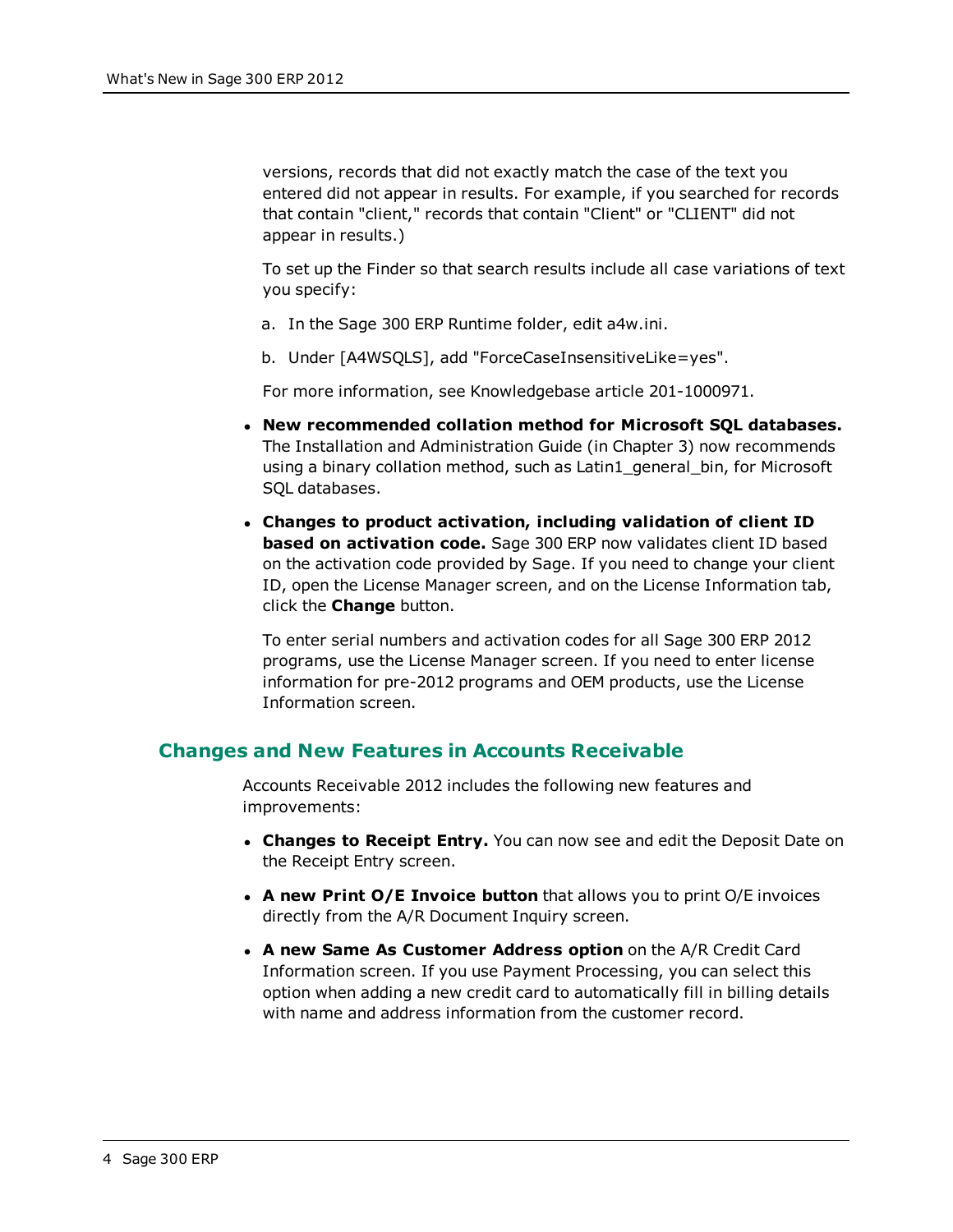# **Changes and New Features in Accounts Payable**

Accounts Payable 2012 includes the following significant changes:

- **US tax forms updated.** The 1099 and 1096 forms have been updated to meet the following changed IRS specifications for 2011:
	- The alignment and positioning of some information has been changed so that it prints in the correct place on these forms.
	- For 1099/CPRS code 14 (gross proceeds paid to an attorney), the minimum to report is now \$600.

#### **Changes and New Features in General Ledger**

General Ledger 2012 includes the following new features and improvements:

- <sup>l</sup> **New Exclude Inactive Accounts option for the Chart of Accounts report.** You can now exclude inactive accounts from the Chart of Accounts report.
- **. New batch reversal feature.** You can now reverse a whole batch or an individual entry in a batch.

# **Changes and New Features in Inventory Control**

Inventory Control 2012 includes the following new features and improvements:

- <sup>l</sup> **A new Include Inactive Items option on the Inventory Worksheet screen and the Inventory Reconciliation screen.** This option allows you to specify whether or not to include inactive items on the reports generated from those screens.
- <sup>l</sup> **An alternate method for generating physical inventory adjustments for standard cost items.**

In earlier versions, Sage 300 ERP used an item's standard cost when computing inventory adjustments for the Generate Inventory Worksheet form. Standard cost is now a default that you can override if you require a different inventory valuation.

To adjust standard cost items using the average (actual) cost, rather than the standard cost, when generating inventory worksheets, you edit the IC.INI file. In the Physical Inventory section of the IC.INI file, change the value of the **UseActualCostForPI** switch to **Yes**. The next time you use the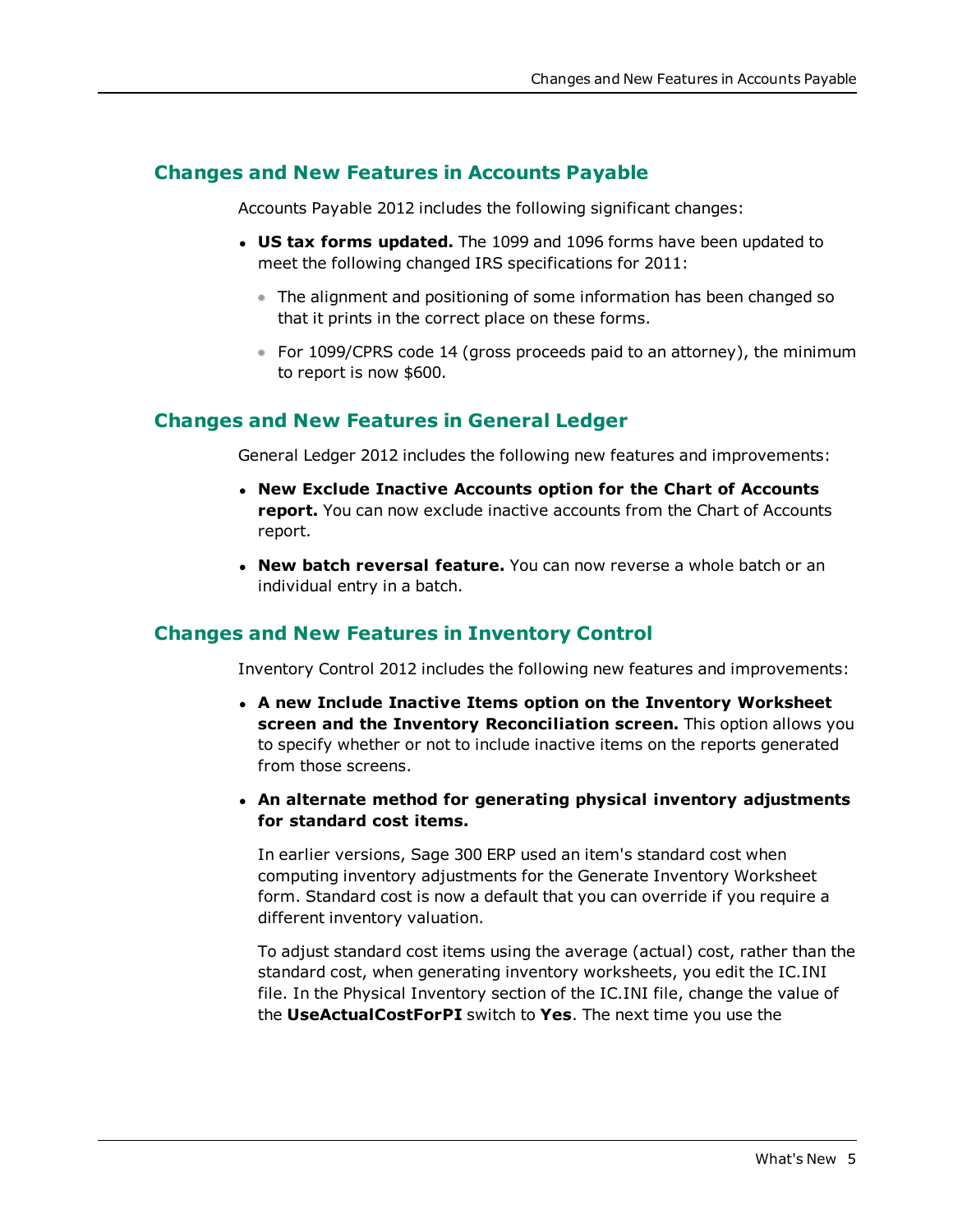Generate Inventory Worksheet form to adjust inventory, the adjustments will be based on average cost.

#### <sup>l</sup> **New security authorizations.**

A new portal-related **Sage 300 ERP Inquiry** security authorization allows you to query Inventory Control data in the Sage 300 ERP Portal. If you also have Export Processing authorization for Inventory Control, you can print or export the results of these queries.

<sup>l</sup> **A new Inventory Control data source for Sage 300 ERP Inquiry.**

You can now use Sage 300 ERP Inquiry (in the portal) to look up information on Inventory Control items and to create ad hoc item reports.

#### **Changes and New Features in Order Entry**

Order Entry 2012 includes the following new features and improvements:

- **New security authorizations.** Order Entry 2012 includes a new portalrelated **Sage 300 ERP Inquiry** security authorization. This authorization allows you to query Order Entry data in the Sage 300 ERP Portal. If you also have Export Processing authorization for Order Entry, you can print or export the results of these queries.
- <sup>l</sup> **A new Order Entry data source for Inquiry.** You can now use Inquiry (in the portal) to look up information on Order Entry transactions, including:
	- Sales by customer, range of dates, or territory.
	- **Cycle time for customer orders.**
	- Average sales in a specific date range.
	- Order Entry invoices posted to Accounts Receivable within a specific date range.
- <sup>l</sup> **A new Capture Payments With Invoices screen.** If you use Payment Processing, this new screen appears in O/E Transactions. You can use it to capture and invoice pre-authorized credit card payments for multiple Order Entry documents in a single batch.
- <sup>l</sup> **A new Copy Current Order option** on the File menu on the Order Entry screen. This option allows you to copy an order directly from the Order Entry screen.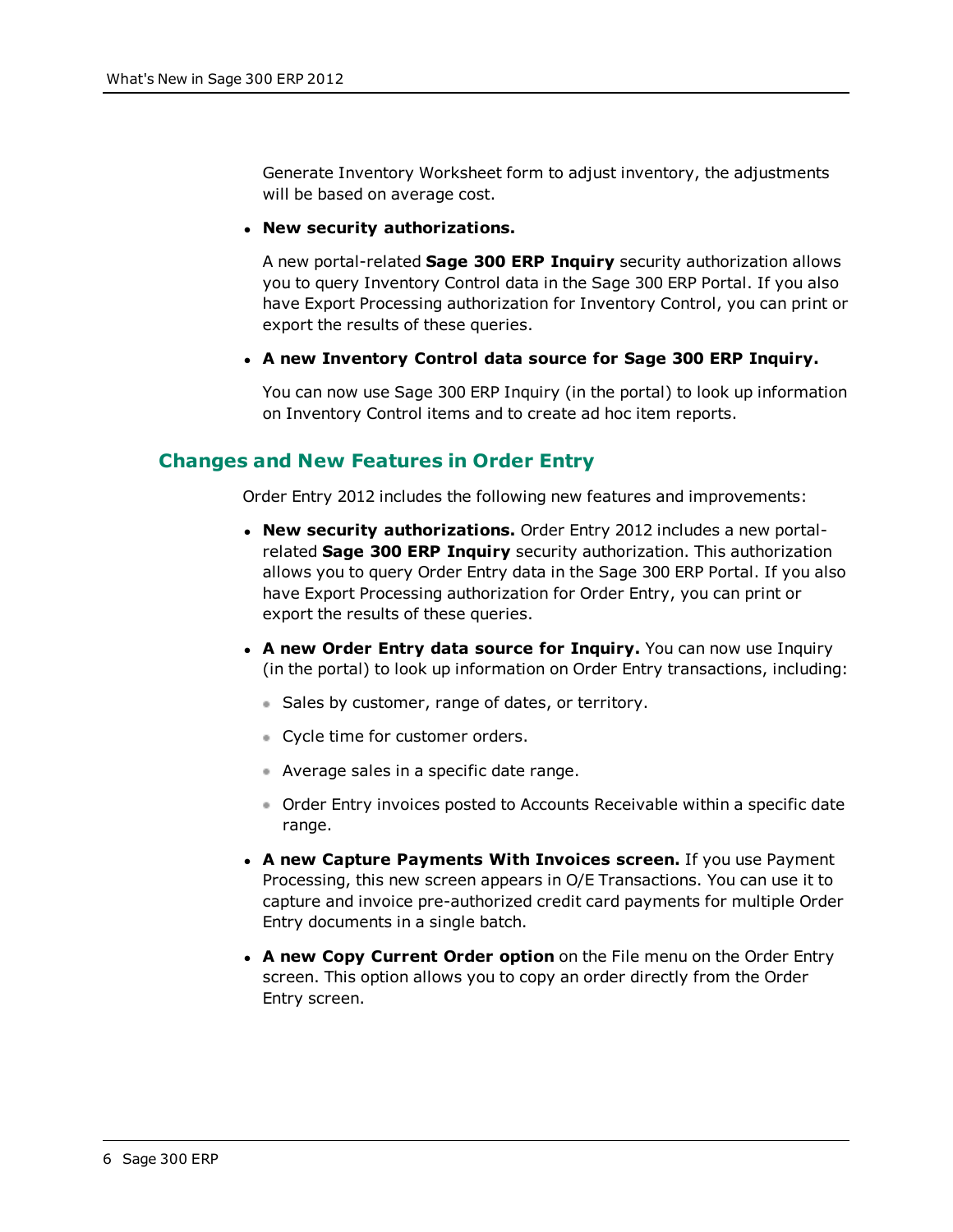- **Improved Comment Entry.** You can now enter comments and instructions in Order Entry screens without having to press the Insert key to add another line. This also means you can copy and paste long blocks of text from other documents.
- <sup>l</sup> **A new field beside the On Hold option** that allows you to enter a note about why you are placing an order on hold.
- **A** new Entered By field on transaction entry screens (Order Entry, Shipment Entry, Invoice Entry, and Credit/Debit Note Entry), which indicates who entered the transaction.
- **A** new Deliver By field that allows you to enter a date on an order to indicate when your customer would like the order delivered.
- <sup>l</sup> **A new Create PO button** on the Order Entry screen that allows you to create a purchase order based on an order on Order Entry.
- **Improved help.** We've revised Order Entry help to improve search results, enhance the readability of help topics, and make it easier for you to find important information and instructions.
- <sup>l</sup> **Shipment tracking fields on the Order Entry screen are in a more convenient location.** The **Ship Via** and **Tracking No.** fields now appear on the Order tab (instead of the Customer tab).

# **Changes and New Features in Purchase Orders**

Purchase Orders 2012 includes the following new features and improvements:

- <sup>l</sup> **New security authorizations.** A new portal-related **Sage 300 ERP Inquiry** security authorization allows you to query Purchase Orders data in the Sage 300 ERP Portal. If you also have Export Processing authorization for Purchase Orders, you can print or export the results of these queries.
- <sup>l</sup> **A new Purchase Orders data source for Sage 300 ERP Inquiry.** You can now use Sage 300 ERP Inquiry (in the portal) to look up information on Purchase Orders transactions.
- **Improved help.** We've revised Purchase Orders help to improve search results, enhance the readability of help topics, and make it easier for you to find important information and instructions.

# **Changes and New Features in Payment Processing**

Payment Processing 2012 includes the following new features and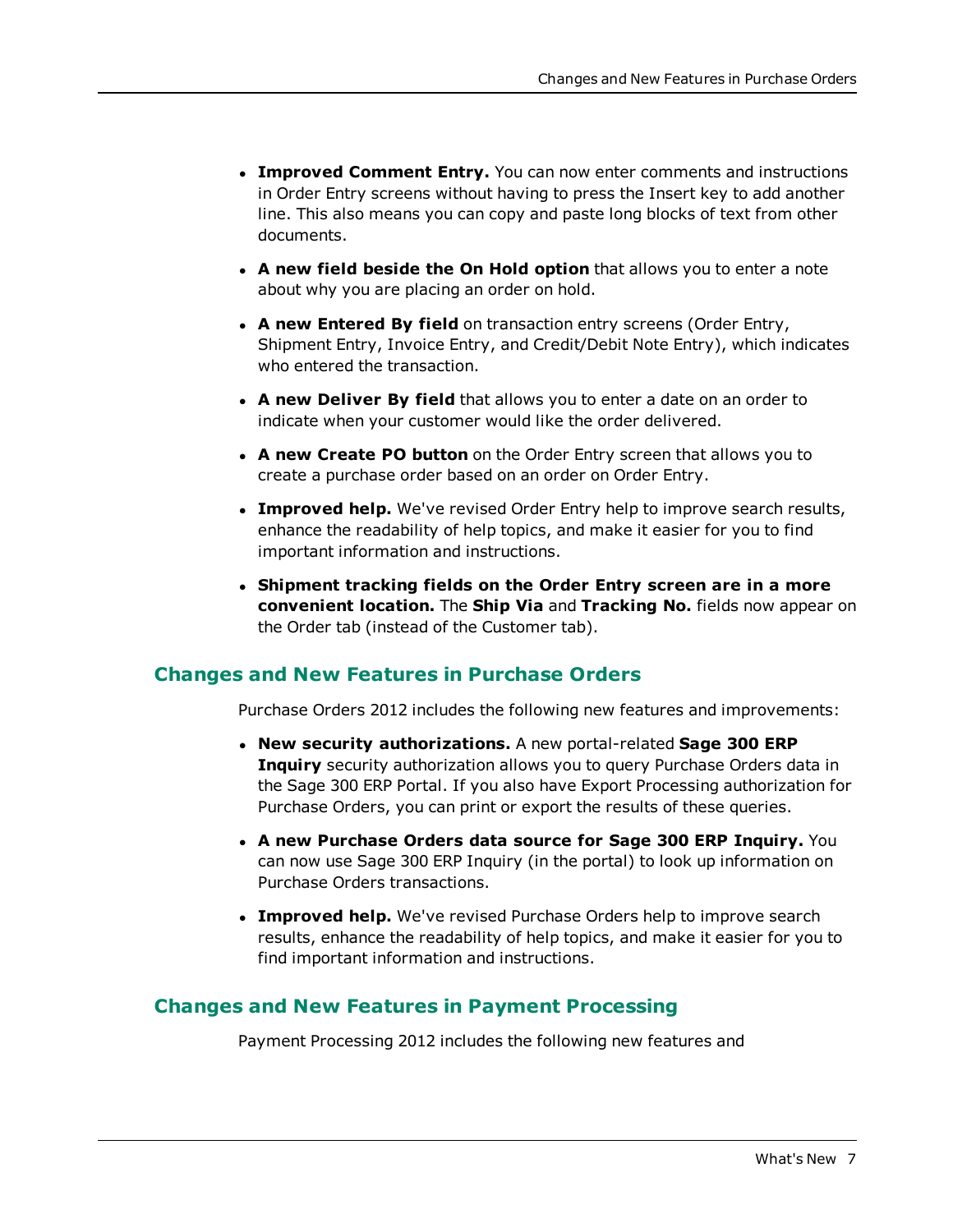improvements:

<sup>l</sup> **Capture and invoice multiple pre-authorized payments in a single batch.** In Order Entry, a new Capture Payments With Invoices screen lets you capture and invoice pre-authorized credit card payments for multiple Order Entry documents in a single batch.

After processing, you can review a summary of payments processed, and you can print invoices and receipts. A new receipt batch is created automatically in Accounts Receivable for each processing code used to process payments.

- <sup>l</sup> **New options to customize and streamline payment processing.** In Payment Processing, a new PMT Options screen includes the following options:
	- **Require Capture of Pre-authorized Payments at Shipment.** In previous versions of Payment Processing, users were required to capture pre-authorized payments before shipping an order. You can select this option to preserve the existing workflow, or you can clear the option if you want to allow warehouse staff to ship orders without capturing payments. If you clear the option, accounting staff can capture preauthorized payments when invoicing the order.
	- **Warn Before Forcing Expired Pre-authorizations.** In previous versions of Payment Processing, a warning message appeared each time a user attempted to "force" payment for an expired pre-authorization. You can use this option to turn this warning off if you want to streamline the process of forcing payment for expired pre-authorizations.
- <sup>l</sup> **A new Same As Customer Address option** on the PMT Process Credit Card screen. If you are entering a card for one-time use, you can select this option to automatically fill in billing details with name and address information from the customer record.

#### **Changes and New Features in Return Material Authorization**

Return Material Authorization 2012 includes the following new features and improvements:

- **Credit Note Return Type.** You can now create Credit Note details for all three return types supported by Order Entry:
	- Items Returned to Inventory
	- Damaged Items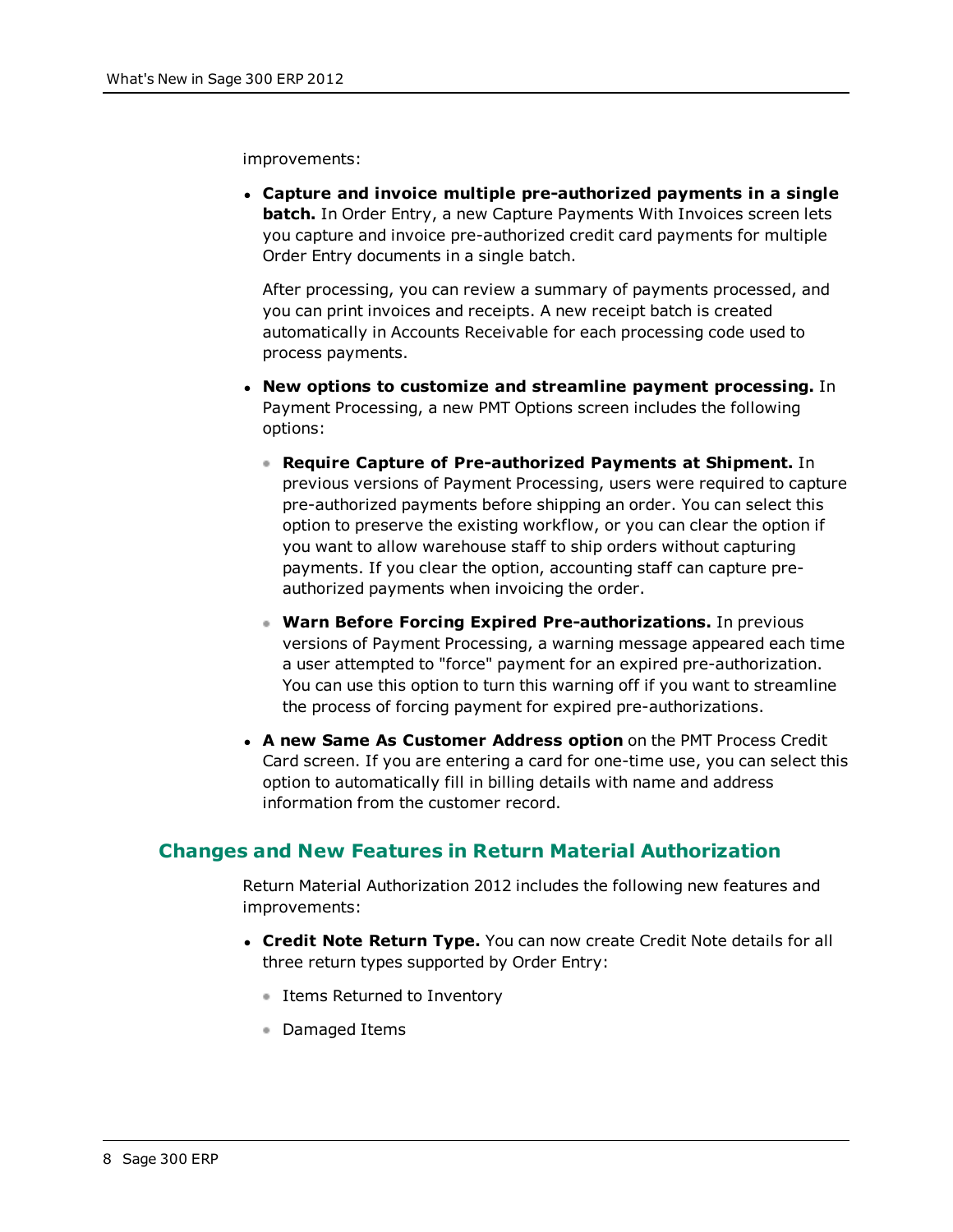- **Price Adjustment**
- <sup>l</sup> **Print Credit Notes.** You can now print a Credit Note from a RMA detail line by clicking **Print Credit Note** on the detail Zoom/Integration tab.
- **Print Order Confirmations.** You can now print an Order Confirmation from a RMA detail line by clicking **Print Order Confirmation** on the detail Zoom/Integration tab.
- <sup>l</sup> **Print Vendor Returns.** You can now print a Vendor Return from a RMA detail line by clicking **Print Vendor Return** on the detail Zoom/Integration tab.
- <sup>l</sup> **RMA serial quantity allocation validation.** Allocated serial quantity validation will not take place when the item on the RMA detail is serialized, *and* comes from an O/E invoice where no serials have been allocated to the item.

In the above circumstance, RMA will not validate the quantity of serials allocated because the originating O/E invoice detail record did not have allocated serial numbers, even if the item is presently marked as serialized.

- <sup>l</sup> **RMA Detail Comments and Instructions viewable when detail is flagged Complete.** Previously, comments and instructions were not viewable from the RMA detail grid once the RMA transaction detail was flagged as Complete. However, it was possible to view the comments/instructions through the F9 zoom screen. This issue has been fixed. It is now possible to call up the comments/instruction popup form from the RMA detail grid for a detail that has been marked as complete.
- <sup>l</sup> **RMA Header Customer Claim Number duplicate check.** The new template option **Check Customer Claim No.** will ignore, warn, or report an error when an RMA document is entered for a customer and the customer claim number is no longer unique to that customer.
- <sup>l</sup> **RMA Header Restocking Fee Percentage.** There is a new field on the Customer tab of the RMA Entry screen: **Restocking Fee Percentage**. The field is automatically populated with default values from the chosen template if automatic restocking has been enabled on the template. RMA document restocking fee calculation will use the percentage found on the RMA Entry customer tab, not the percentage found on the template. The template value is only used as a default populating value.
- <sup>l</sup> **RMA Header Comments and O/E Credit Note Header Comments.**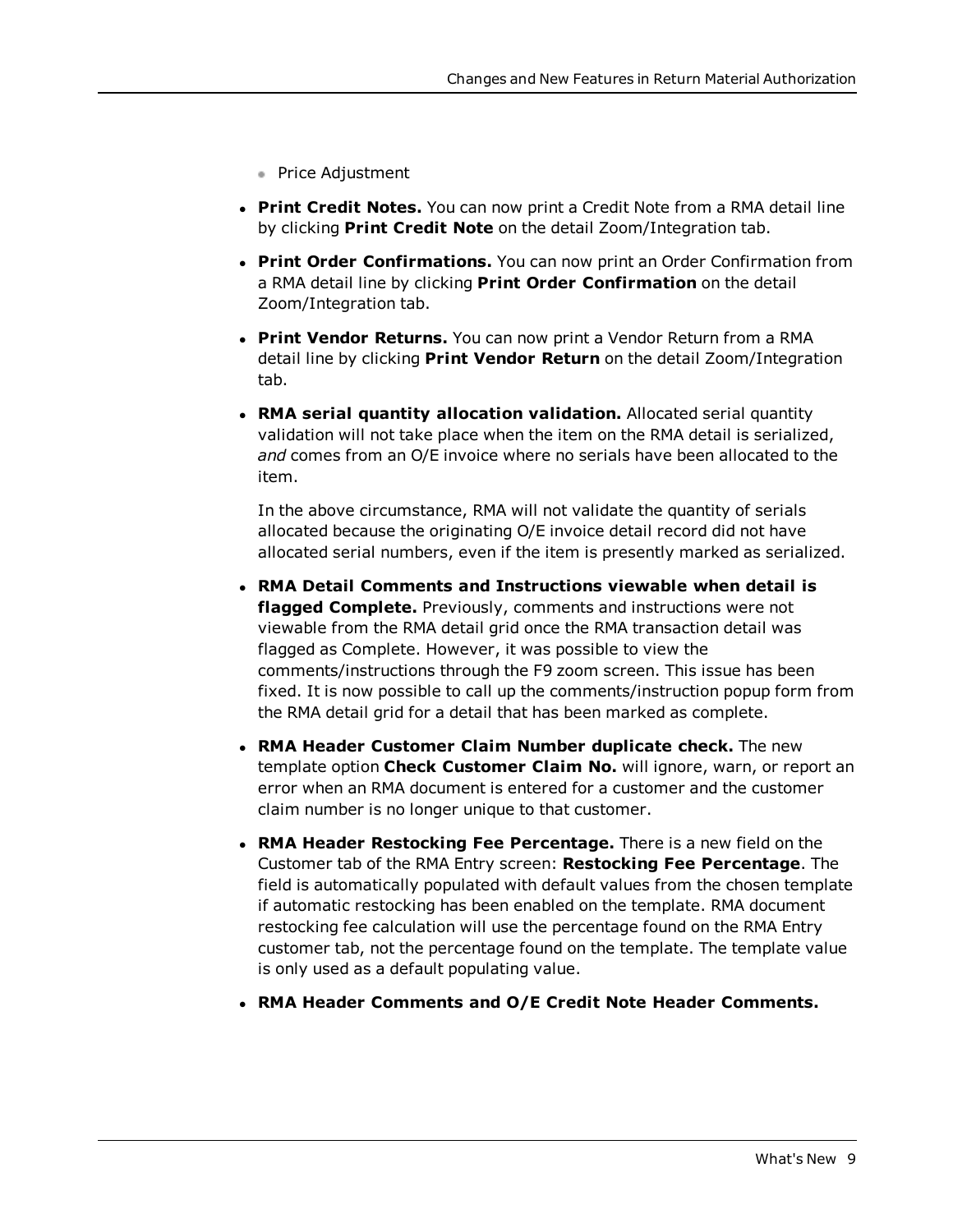RMA Header comments will be copied across to an O/E Credit Note header if all of the following conditions apply:

- The O/E credit note is matched to an O/E invoice.
- The RMA document is using an RMA template.
- The template option **Copy RMA Comments to Matched CR Note** is turned on.

When dealing with unmatched O/E Credit Notes, RMA Header comments will be copied across to the Credit Note of all of the following conditions apply:

- The O/E credit note is unmatched (not tied to an O/E invoice).
- The RMA document is using an RMA template.
- The template option **Copy RMA Comments to Unmatched CR Note** is turned on.
- <sup>l</sup> **RMA Header Optional Field error when selecting an optional field.** Fixed an issue with RMA header optional fields that prevented a user from choosing an optional field for the header. This issue was addressed as a hotfix for RMA 6.0A, and is included in the RMA 6.1A release.
- <sup>l</sup> **Pricelist code validation on completed RMA documents.** When an RMA document is flagged "Completed" in the header, RMA Integrity Check will not validate the pricelist code if it is blank. This measure was introduced to handle RMA documents entered in older versions of RMA where blank Pricelist validation was not performed.
- <sup>l</sup> **Defaulting item cost to Most Recent Cost when assigned costing method cost is zero.** When an item's costing method cost (Avg, Std, etc) is zero, RMA will default to the Most Recent Cost for the item, at the selected location.
- <sup>l</sup> **RMA Detail Quantity Credited Check and legacy records from prior versions of RMA.** RMA documents that make use of a template have the option to have their detail lines checked for quantities already credited.

For records upgraded from RMA version 5.3 and prior where required data linking RMA details to O/E invoices was not maintained, a user may be unable to update RMA detail records. To fix this problem the Quantity Credited Check is not performed when inadequate information exists on the RMA detail to be able to link the RMA line to an existing O/E invoice detail.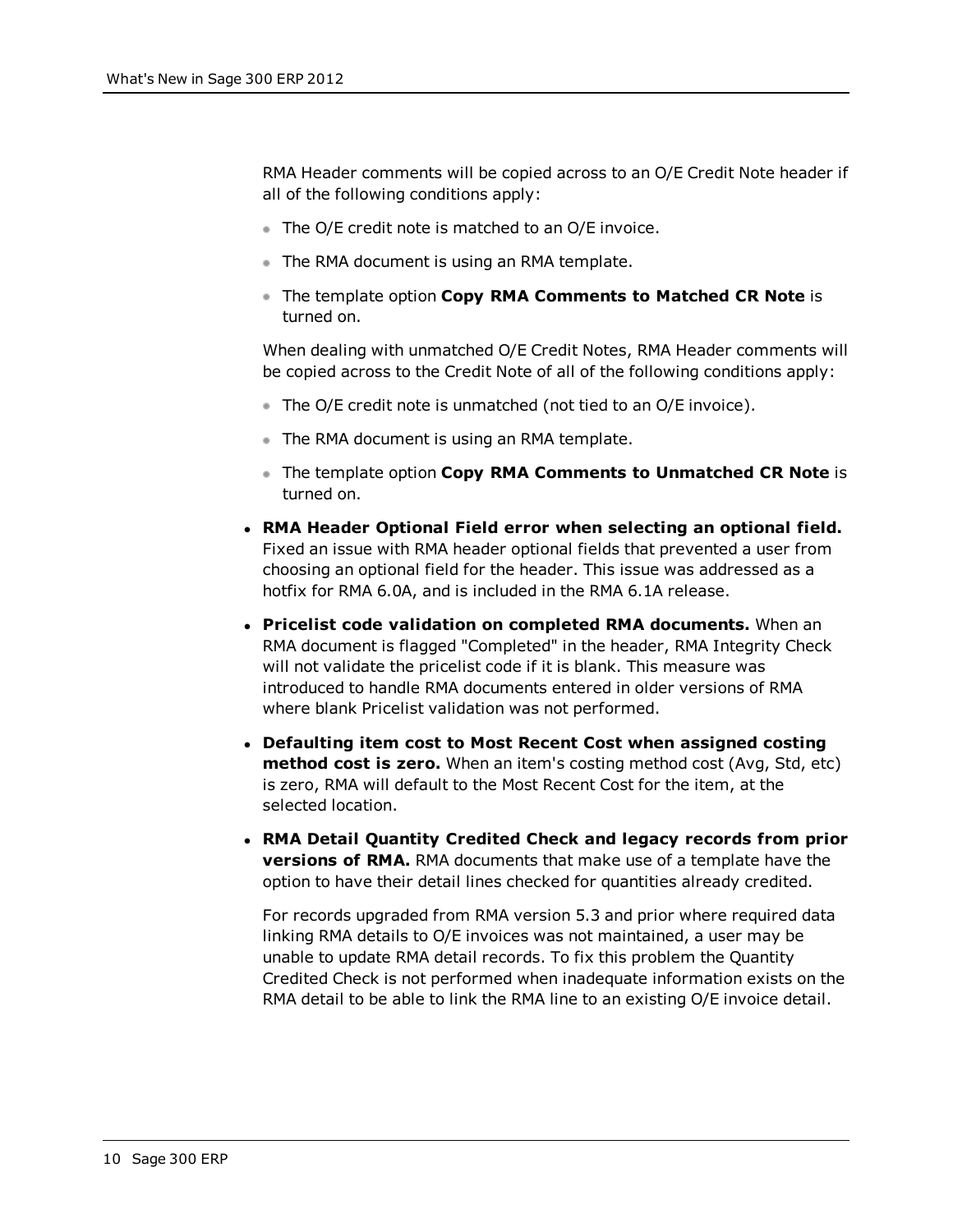### **Changes and New Features in Sage 300 ERP Intelligence Reporting**

Sage 300 ERP Intelligence Reporting 2012 includes the following new features and improvements:

- **New Report Designer.** The new Report Designer lets you "drag and drop" columns and predefined calculations to easily create new financial reports.
	- A new Formula Builder enables you to create additional calculated fields.
	- A new "What If Analyzer" includes a sliding scale you can use to dynamically change amounts while forecasting, budgeting, and creating projections.
- **New Reporting Trees.** Reporting trees enable you to model sophisticated reporting structures so you can view your organization in many different ways with the click of a button.
- <sup>l</sup> **New report distribution feature.** You can use the new report distribution feature to quickly and easily send reports to a file, FTP site, or e-mail message in a number of standard formats.
- **. New reporting options.** You can now exclude inactive accounts from the GL Chart of Accounts Reports, filter by range of fiscal years on the G/L Transactions Listing Report, and exclude inactive I/C items from I/C Physical Inventory reports.
- **New Report Designer progress bar.** A progress bar now appears when you are generating layouts, enabling you to view progress or cancel report layout generation.
- <sup>l</sup> **Improved "Refresh Data" in Report Designer.** When refreshing data, all new accounts are placed into the correct account groupings in the correct order, using the same formatting as the rest of the report.
- <sup>l</sup> **Simplified Drill Down.** In financial reports, you can now right-click a value and select **Drill Down**.
- <sup>l</sup> **Option to remember sign-in credentials.** When signing in to Sage 300 ERP Intelligence Reporting, you can now save your User and Database credentials.
- <sup>l</sup> **Improved performance and efficiency of Universal Query Engine.** The Universal Query Engine now uses a newer version of SQL Compact Edition, with improved parsing of SQL queries and faster data cache creation.
- <sup>l</sup> **Improved performance of Financial Reports report.**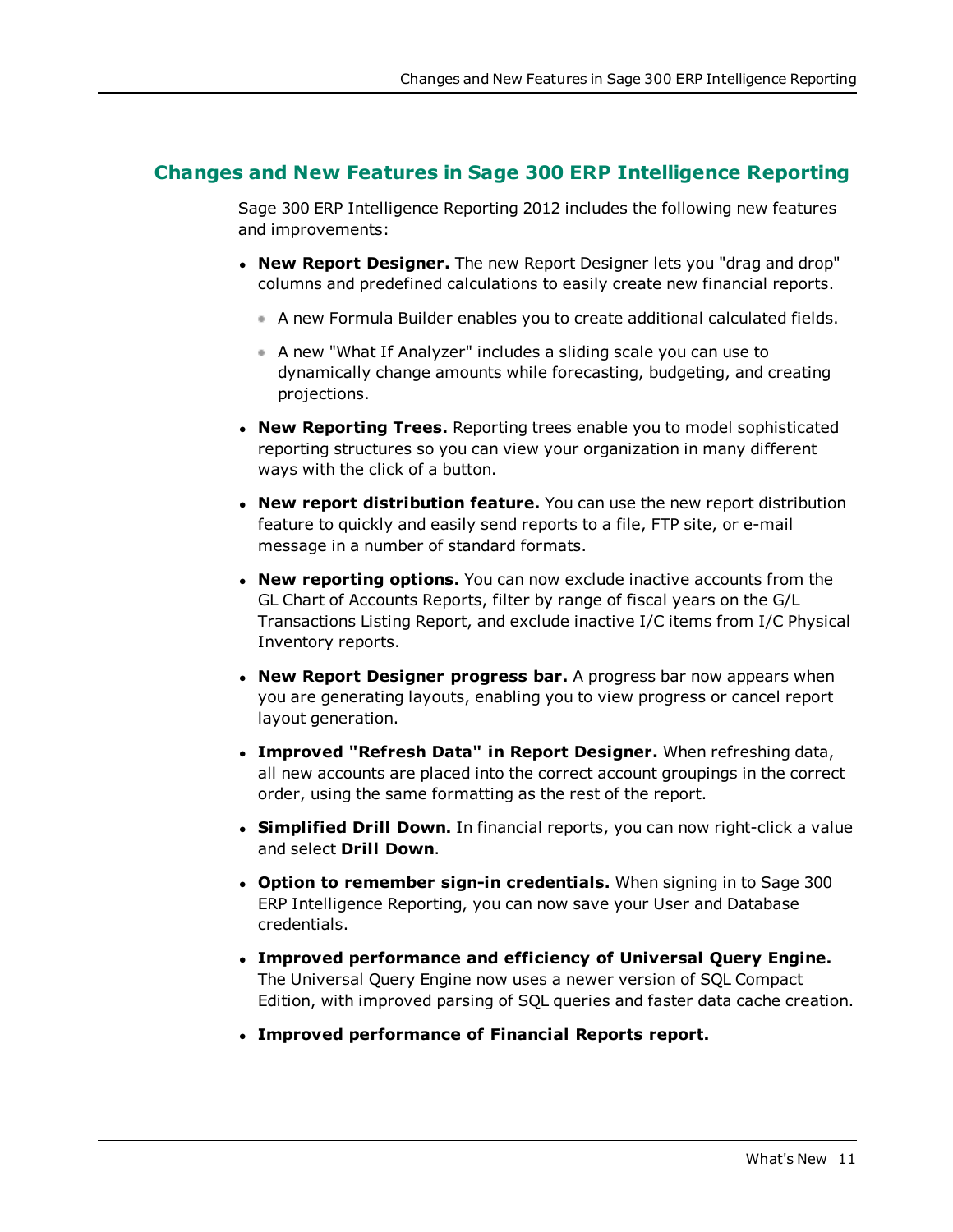- <sup>l</sup> **New aggregated reports.** Two new reports Aggregated Financial Reports and Aggregated Financial Reports Designer — allow you to run financial reports without negatively impacting performance.
- <sup>l</sup> **Enhanced usability of the BI Tools ribbon**. You can now point to a button on the ribbon to view a "tool tip" with information about the button.

#### **Changes and New Features in Sage CRM Integration**

Sage 300 ERP 2012 Integration with Sage CRM 7.1 SP2 includes the following new features and improvements:

- <sup>l</sup> **Changes to program installation.** Note the following important changes to the process of installing and integrating Sage 300 ERP and Sage CRM:
	- Sage 300 ERP Integration for Sage CRM (the Sage CRM-side integration component) is not part of the Sage CRM install, and must be installed separately.
	- Sage 300 ERP Integration Component (the Sage 300 ERP-side integration component) is now part of the all-in-one Sage 300 ERP install, so you do not need to install it separately if you select **Sage CRM Integration** when installing Sage 300 ERP.

For details and updated installation instructions, see the *Sage CRM Integration Upgrade Guide* and *Sage CRM Integration Guide*.

<sup>l</sup> **Support for multiple browsers.** You can now use Mozilla Firefox, Apple Safari, and Google Chrome to view and use integrated screens that appear in a browser window, including the Quotes and Orders screens.

**Note:** If you use integrated screens that appear in a separate window, such as A/R Invoice Entry, you must use Internet Explorer.

<sup>l</sup> **A new Sales Split panel on the integrated Quote Entry and Order Entry screens.** If you track commissions for sales staff, you can use this panel to allocate transaction totals to up to five salespersons.

For an overview of new features in Sage CRM 7.1 SP2, see the *Sage CRM v7.1 SP2 What's New Guide* on the Sage CRM Community website: [https://community.sagecrm.com/user\\_community/m/sage\\_crm\\_](https://community.sagecrm.com/user_community/m/sage_crm_v71/19886.aspx) [v71/19886.aspx](https://community.sagecrm.com/user_community/m/sage_crm_v71/19886.aspx)

For a complete list of customer-facing changes and upgrade information for Sage CRM integrated with Sage 300 ERP, see the *Sage CRM Integration Upgrade Guide*.